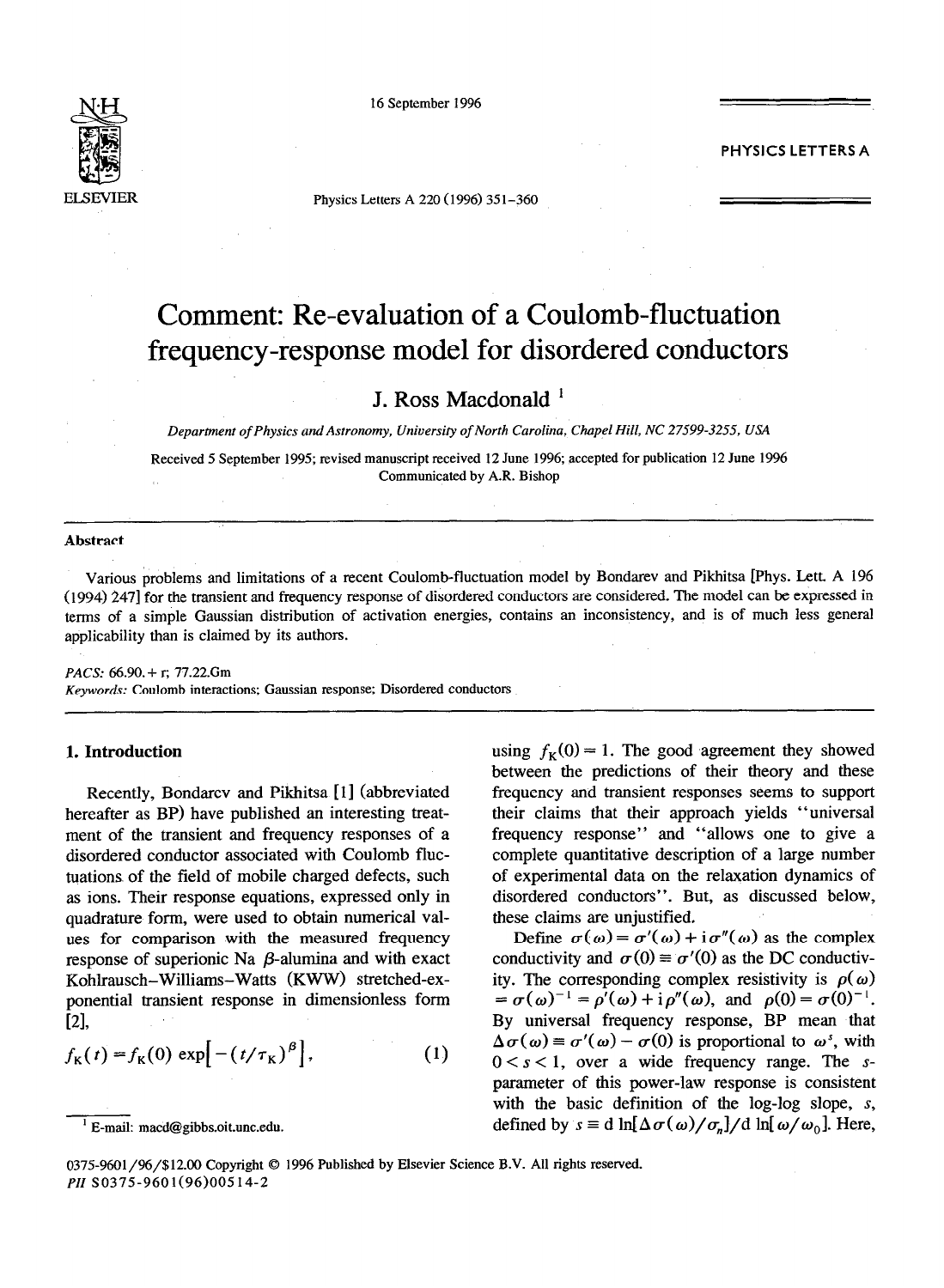$\sigma_n$  and  $\omega_0$  are normalization constants of magnitude unity, and we shall use just "slope" to mean s hereafter.

Power-law response with s frequency independent was publicized by Jonscher and called universal dielectric response [3,4], but more recently it has been termed universal dynamic response [5], making it clearer that it may appear in the response of either non-conductors or conducting systems. Fractional power-law frequency response is actually implicit in the 1854 work of Kohlrausch on stretched exponential behavior [2]. Because the BP treatment involves mobile charges and leads to a frequency-response equation which combines ac and dc response so that the dc response is just the zero-frequency limit of the ac response, it is an instance of what has been called conductive-system dispersion (CSD) [6,7]. By contrast, for dielectric-system response, the dominant ac behavior arises from dipoles or from relatively localized charges which are unable to percolate throughout the material, and a separate treatment is required to describe any dc response present. When such dielectric response shows dispersion, it is an instance of dielectric-system dispersion (DSD).

Unfortunately, the BP claims do not withstand detailed examination. First, these authors did not recognize and state that their final response equations (their Eqs. (9) and (10)) were instances of the transient and frequency response arising from a zero-mean Gaussian distribution of logarithmic relaxation times, which implies a Gaussian distribution of activation energies (actually enthalpies) in their thermally activated situation [8]. This is demonstrated analytically in the Appendix, but the analysis there also shows that the relaxation times appearing in the BP transient and frequency-response expressions are inconsistent with the simultaneous application of these equations to the same material. It is shown that a corrected. calculation of the frequency response leads to a result which involves the same Gaussian distribution as that involved in the transient response. Finally, the actual expression for the relaxation time,  $\tau_{\text{RP}}$ , presented by BP is shown to be inappropriate for a conducting system.

Bondarev and Pikhitsa claim that the close agreement they present between the transient response predictions of their theory and that of stretched exponential response confirms the applicability of

their theory for use in quantitative analysis of relaxation phenomena in disordered conductors. Their claim of "universal" frequency response is based on their demonstration that their theory can lead to frequency dependence of the power-law form mentioned above. But the majority of experimental data and most fitting models (including the KWW model at high relative frequencies) yield such response with s frequency-independent over an appreciable frequency range, often extending for many decades. Unfortunately, a Gaussian-response model yields fre*quency-dependent s* response, with no actual nonzero-length frequency-response region involving constant-s behavior [8]. Furthermore, most frequency response dispersion data for conducting systems involve asymmetric response (such as that of the KWW and many other models) for complex-plane plots of  $-p''(\omega)$  versus  $p'(\omega)$ , but the simplest Gaussian response model, that exemplified by the BP results, leads to completely symmetric response [8]. Thus, for both reasons the BP model is quite limited in the range of experimental data to which it may apply.

The BP approach involves averaging over random potential differences with a type of exponential distribution [l] but leads to final response associated with a Gaussian distribution of activation energies, perhaps an instance of the operation of the law of large numbers. A nuclear-magnetic-resonance response model involving a Gaussian distribution of barrier heights for ionic motion has been found to be useful for analyzing data in this area [9]. By contrast, the GBEM frequency-response model [10], a meanfield treatment of an effective-medium approximation, starts with a random-free-energy model having a uniform distribution but finally yields response which is quite close to that arising from the assumption of an exponential distribution of activation energies [11]. Finally, Dieterich and associates [12,13] have carried out Monte Carlo simulations of charged particles diffusing on a simple cubic lattice with local site energies taken as uncorrelated Gaussiandistributed random variables. These lattice-gas, Coulomb-interaction calculations led to approximate Cole-Cole [14] frequency response behavior at the dielectric level:  $\epsilon(\omega) - \epsilon(\infty) \propto 1/[1 + (i\omega\tau_0)^{\alpha}],$ where  $0 < \alpha \le 1$ , and  $\alpha$  is frequency-independent. Thus, different assumptions about initial distributions can lead, not surprisingly, to quite different final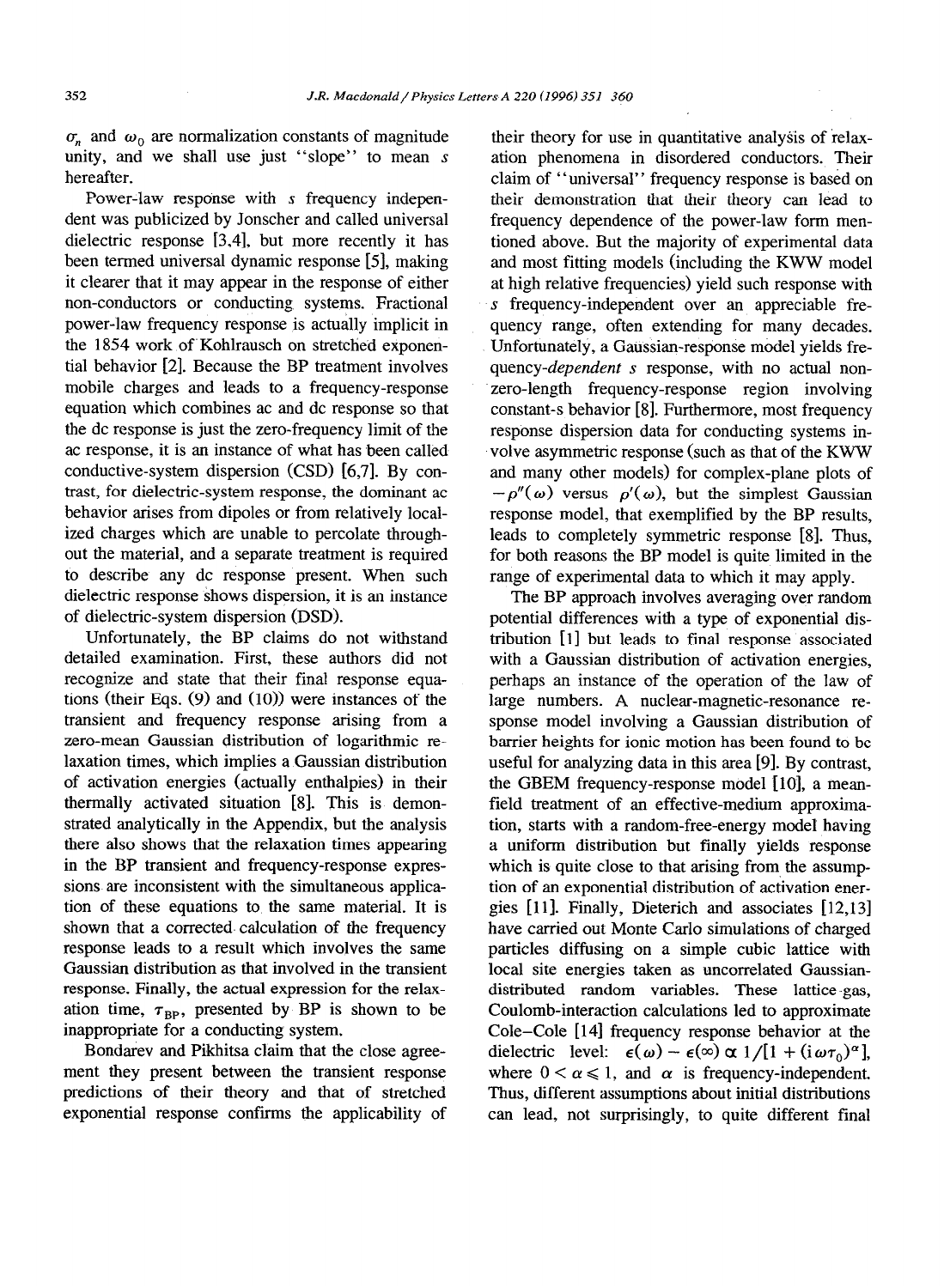ones. It certainly remains to be shown, however, which assumptions yield best agreement with a variety of appropriate experimental data.

In spite of its limitations, the BP analysis is of some interest because it provides explicit expressions, in terms of microscopic quantities, of some of the various parameters which enter the Gaussian response model. Thus, in instances where data may be well fitted with this model, one can use estimates of the meso- and macroscopic fitting parameters to estimate values of some microscopic quantities involved in the BP Coulomb-fluctuation approach.

## 2. Parameters of the Bondarev-Pikhitsa Gauss**ian-response model**

There are three fitting parameters involved in a Gaussian time or frequency response model. For frequency response they are:  $\rho(0)$ , the dc resistivity;  $\tau_0$ , a relaxation time which equals  $1/\omega_{\rm p}$ , where  $\omega_{\rm p}$ is the frequency at the peak of the  $-\rho''(\omega)$  response curve; and  $\xi$ , a measure of the width of the Gaussian distribution [7], being  $\sqrt{2}$  times the standard deviation of the djstribution. In the BP work, the related quantity  $v \equiv \xi^2$  is used. According to the BP analysis,  $\rho(0) = [\sigma(0)]^{-1} = \sigma_0^{-1} \exp(\frac{\zeta}{2})^2$ , where they define  $\sigma_0$  as the thermally activated conductivity of the system in the absence of disorder. Bondarev and Pikhitsa have expressed this  $\sigma_0$  in the form

$$
\sigma_0 = z^{-1} \exp(-E/k_B T), \qquad (2)
$$

where  $E$  is the activation energy in the absence of disorder,  $T$  is the absolute temperature, and  $\zeta$  is an undefined pre-exponential factor. A more explicit expression for  $\sigma(0)$  was suggested for the exponential distribution of activation energies model [6,11]. If it is used to obtain  $\sigma_0$ , one has

$$
\sigma_0 = \left(\epsilon_V/\tau_a\right) \left(E/k_B T\right) \left[\exp\left(E/k_B T\right) - 1\right]^{-1},\tag{3}
$$

where  $\epsilon_{v}$  is the permittivity of vacuum;  $1/\tau_{a}$  is a barrier-attempt phonon frequency; and  $\tau_a$  is usually smaller than  $10^{-12}$  s [15]. This expression not only involves the usual pre-exponential **l/T** response, but it also reduces plausibly to the nearly temperature-independent quantity  $\epsilon_V/\tau_a$  in the limit of small  $E/T$ .

Now BP also found that  $\sigma(\infty) = \sigma(0) \exp(\xi^2/2)$ [l]. Recent work of the author [7,16] has demonstrated that for a dispersive, thermally activated, conductive system involving a distribution of relaxation times or, equivalently, activation energies, associated with physically realizable response, universal expressions for the low- and high-frequency limiting values of  $\sigma(\omega)$  and  $\epsilon_c(\omega)$  may be written in terms of the moments of the distribution. Here' the subscript C denotes a quantity arising solely from the conducting-system response, omitting any dipolar contributions [7]. One of these universal expressions leads to the result  $\sigma(\infty)/\sigma(0) = \langle (\tau/\tau_0)^{-2} \rangle$  $[\langle (\tau/\tau_0)^{-1} \rangle]^2$ , equal to exp( $\xi^2/2$ ) for a Gaussian distribution, using the values of the moments of this distribution listed in the Appendix. Thus, the above BP expression is consistent with such a distribution, as one would expect. Incidentally, normalized moments of a distribution, such as  $\langle (\tau/\tau_0)^{-1} \rangle =$  $\langle x^{-1} \rangle$ , depend only on the shape of the distribution and involve only the variable  $x = \tau / \tau_0$ , not  $\tau_0$ separately.

Bondarev and Pikhitsa have defined their  $\tau$  (used for either the  $\tau$ , or the  $\tau_{\omega}$  of the Appendix) as

$$
\tau_{\rm BP} \equiv \epsilon_{V} \epsilon_{\rm x}/\sigma_{0},\tag{4}
$$

where they define  $\epsilon_n$  as the high-frequency dielectric constant. Since they do not discuss the CSD contribution to  $\epsilon_n$  arising from mobile charges (see below), their  $\epsilon_{\infty}$  will be interpreted herein as a dipolar DSD quantity and will be designated as  $\epsilon_{\text{p}_{\text{m}}}$ . Thus, Eq. (4) connects the purely CSD quantity  $\tau_{BP} \sigma_0$  with the purely DSD quantity  $\epsilon_{D\infty}$ . But this is a most implausible equation since it indicates that changes in  $\epsilon_{\text{no}}$ , usually associated only with dipolar processes, result in direct changes in  $\tau_{BP} \sigma_0$ , CSD quantities associated with mobile charge motion. This problem has been discussed at some length recently [7], and it has been shown that the expression for the  $\tau_0$  associated with a CSD process involves only CSD quantities, as one would expect. It should be emphasized, however, that a non-zero  $\epsilon_{\text{n}_{\infty}}$  will always be experimentally present (even in the absence of dielectric dispersion in the measured frequency range), and it will have an effect on the total measured response. But to at least first order, it will be an excellent approximation to calculate CSD response separately and then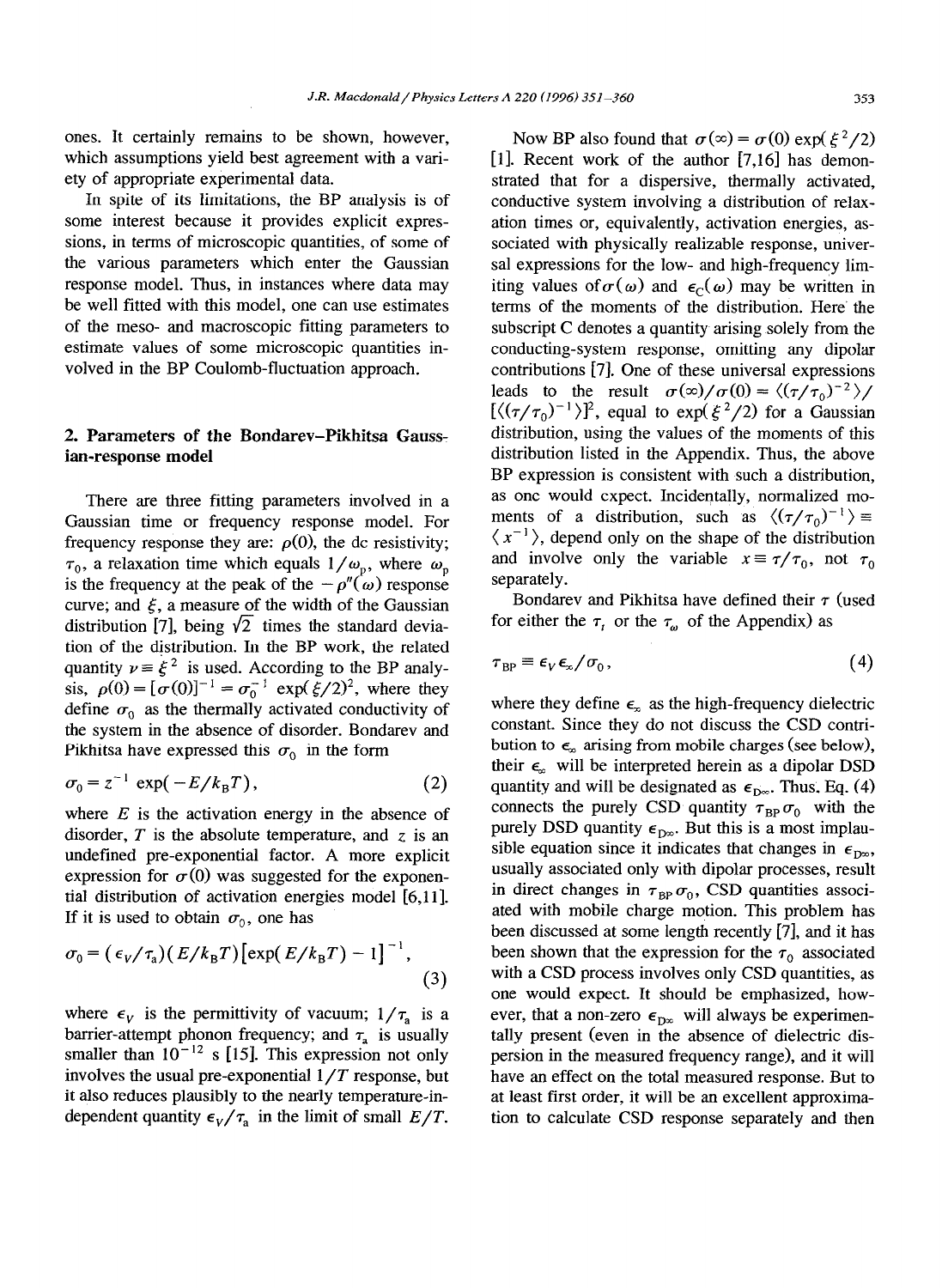include the effect of  $\epsilon_{\text{p}\infty}$  as an independent part of the total response [6,7].

Recent work [7] leads to the universal conducting-system expressions

$$
\tau_0 = [\epsilon_V \epsilon_C(0) / \sigma(0) \langle x \rangle]
$$
  
= [\epsilon\_V \epsilon\_C(\infty) \langle x^{-1} \rangle / \sigma(0)], \qquad (5)

which become for a Gaussian distribution,

$$
\tau_0 = \left[ \epsilon_V \epsilon_C(0) / \sigma_0 \right] = \left[ \epsilon_V \epsilon_C(\infty) \exp(\xi^2 / 2) / \sigma_0 \right],\tag{6}
$$

on the introduction of  $\sigma_0$  and the use of the values of the Gaussian moments listed in the Appendix. Eq. (6) is thus the necessary relation associated with the CSD response of a thermally activated material involving a Gaussian distribution and, therefore, should be used to replace Eq. (4). In addition, it should be set equal to the BP transient response relaxation time  $\tau_t$  of Eq. (A.1). Finally, note that the Gaussian distribution imposes a ratio between  $\epsilon_C(0)$  and  $\epsilon_C(\infty)$ which depends on  $\xi$ . For the value of  $\nu = \xi^2 = 15.65$ used by BP, the ratio is about 2500.

Bondarev and Pikhitsa provide a complicated formula for  $\nu$ , which, however, is proportional to  $1/\epsilon_{D\infty}T$ . In view of the above considerations, such instances of  $\epsilon_{\text{D}\infty}$  in the BP work should perhaps be changed to  $\epsilon_{\rm C}(0)$ . When one neglects any  $\epsilon_{\rm D\infty}$  temperature dependence and takes the BP expression for the Debye length of the "plasma" of mobile defects proportional to  $T^{1/2}$ , it turns out that  $\xi \propto T^{-1}$ , so one expects the frequency width of such curves as  $-p''(\omega)$  to increase as the temperature is lowered, usual experimental behavior. It is important to note that this temperature dependence for  $\xi$  is the only one which allows a Gaussian distribution of activation energies to be temperature independent, the usual situation [8,11,17].

#### 3. **Model-fitting comparisons**

To help evaluate the BP claims of universality and wide applicability for their model, it is useful to compare the predictions of that model with those of others. Luckily, an algorithm which allows one to calculate very accurately the frequency response arising from a Gaussian distribution has been a part of



Fig. 1. Comparison of normalized transient response of the Gaussian model with KWW-model predictions using Bondarev-Pikhitsa fitting parameters and with the results of a unity-weighting nonlinear least squares KWW fit to the Gaussian data. Here,  $\tau_0 = 1$  s.

the readily available LEVM complex nonlinear least squares (CNLS) fitting program for several years  $[18]$ <sup>2</sup>, and the current version also allows the associated transient response to be calculated correspondingly accurately. These procedures make it possible for one to fit experimental or synthetic data to the Gaussian response model very precisely, and their use will be demonstrated below in evaluating the appropriateness of the BP claims.

#### 3.1. *Transient response*

Because BP compared the transient response of their model to KWW response, it is worthwhile to consider how well a Gaussian response model can fit KWW synthetic data or vice versa. The following results were all calculated using the LEVM program and involved calculation of "exact" Gaussian or KWW data for fitting which had relative accuracies of  $10^{-9}$ . Fig. 1 shows the Gaussian  $f(t)$  transient response of Eqs. (A.2) and (A.3) for  $\tau_0 = 1$  s and

<sup>&</sup>lt;sup>2</sup> The latest version of the LEVM fitting program may be obtained from Solartron Instruments; attention Dave Bartram: e-mail: bartram@solartron.com.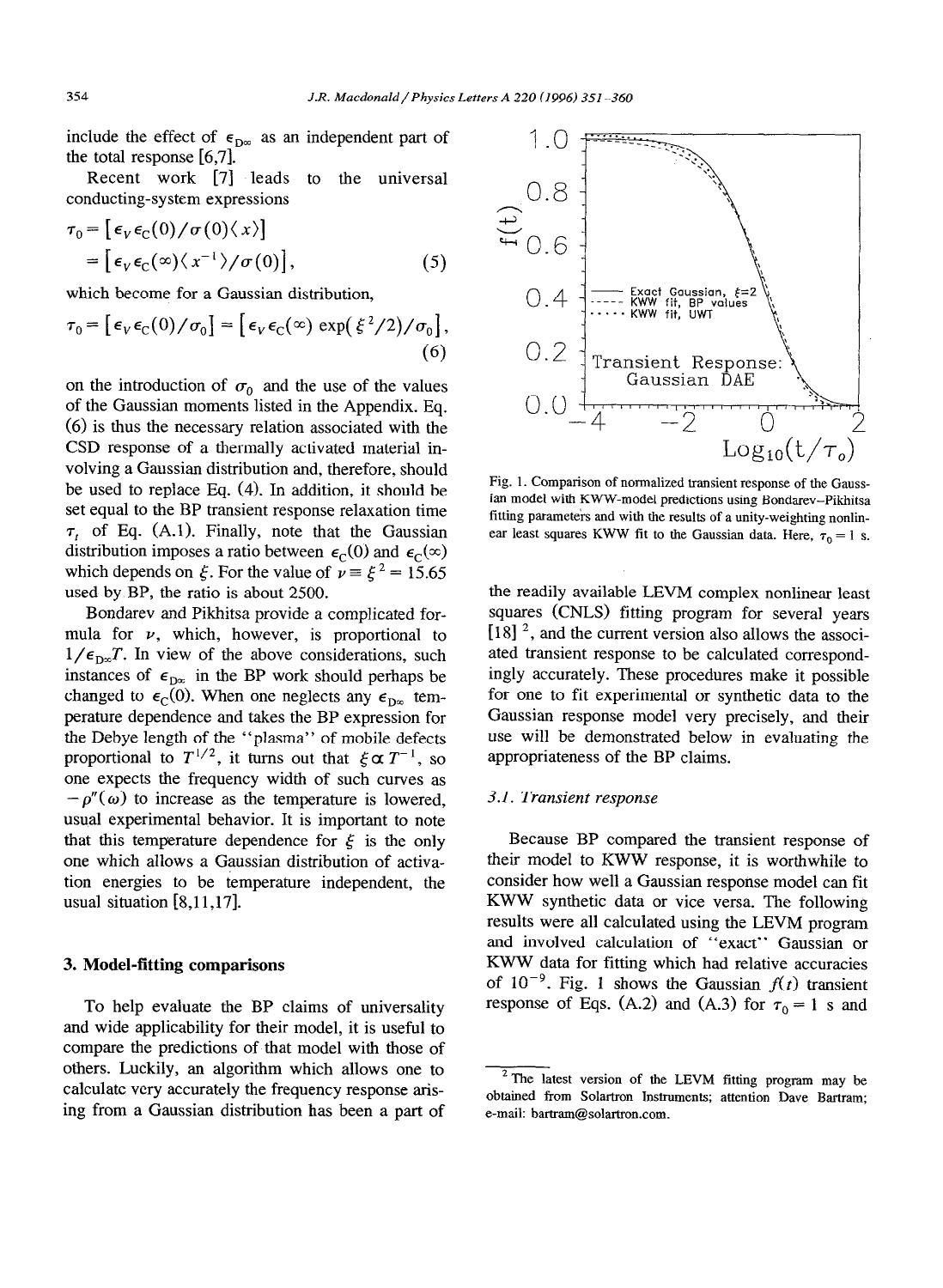

Fig. 2. Comparison of the logarithm of normalized transient response of the Gaussian model with that of KWW-model predictions using Bondarev-Pikhitsa fitting parameters and with the results of a proportional-weighting nonlinear least squares KWW fit to the Gaussian data.

 $\xi = 2$ , equivalent to the values used by BP. Also shown are two fits of these data, one using BP's KWW parameters:  $f_K(0) = 1$ ,  $\tau_K = \frac{4}{3}$  s, and  $\beta =$ 0.58, and the other obtained by unity weighting (UWT) [18] nonlinear least squares fitting of the Gaussian response data with the Eq. (1) model. The following parameter estimates were obtained from the latter fitting:  $f_K(0) = 1.019$ ,  $\tau_K = 1.195$  s, and  $\beta$  = 0.601. The  $\tau_K$  value listed by BP was  $\frac{3}{4}\tau_0$  [1], but  $\frac{4}{3}\tau_0$  was actually used by these authors [19]. The BP fit results presented in their Fig. 2 are very close to those shown here, but BP only extended their curve down to  $t/\tau_0 = 0.1$ , thus omitting the shorttime region where their fit curve diverges most from Gaussian response. Had they not done so, they might have modified their claim of close agreement between their response and KWW response.

But a better assessment of such agreement or disagreement may be obtained by plotting  $log[f(t)]$ , rather than  $f(t)$ , versus  $\log(t/\tau_0)$ . Fig. 2 shows two of the same data sets of Fig. 1 plotted in this manner and, in addition, a proportional weighting (PWT) KWW fit of the Gaussian response. Here, 184 points extending from  $t/\tau_0 = 10^{-4}$  to about 125 were used. The estimated parameters for this fit were  $f_{\rm K}(0) = 1.168$ ,  $\tau_{\rm K} = 0.603$  s, and  $\beta = 0.382$ . Note the large differences in some of these parameter values from those of the UWT fit. Such differences are an immediate indication that the KWW model is inappropriate for fitting Gaussian data.

Proportional weighting makes the relative residuals of the fit as equal as possible over the whole range. It is clear from the results shown in Fig. 2 that it yields much closer agreement in the high-frequency tail of the response than does the BP parameter set. Because Gaussian and KWW responses both reduce to single-time-constant Debye response as  $\xi \rightarrow 0$ , the degree of agreement between KWW and Gaussian response will increase as  $\xi$  decreases, and vice versa. Thus, had the BP transient response comparisons been carried out using the larger value of  $\xi$ that they employed for their frequency-response comparison, the discrepancies between the Gaussian and KWW model predictions would have been appreciably larger than those present in Figs. 1 and 2.

## 3.2. *Frequency response*

Both because BP compared their transient behavior with that of the KWW and because they state that "experimental data on non-Debye relaxation are usually fitted by the Kohlrausch function", it is useful to compare Gaussian and KWW response in the frequency domain as well as the time domain. Bondarev and Pikhitsa actually fitted their real-part Gaussian-model prediction of  $\sigma'(\omega)$  to data for Na p-alumina at 113 K and found good agreement for a two-decade frequency range. An asymmetric fitting model was used earlier by the present author to fit this and data sets at other temperatures for this material [20], but here the emphasis will be on the adequacy of mutual fitting of Gaussian and KWW model data. First, it must be stressed that, as demonstrated below, model comparison using only real- (or imaginary-) part fitting is generally greatly inferior to full CNLS fitting of the real and imaginary parts of the data simultaneously. Similarly, fitting a model to experimental frequency-response data should also be carried out with full CNLS fitting.

First, 121 points of exact Gaussian data with frequency range from  $0.01$  to  $10^{10}$  Hz were produced using the BP-fit  $\beta$ -alumina parameter values  $\sigma(0) = 2.51 \times 10^{-7} (\Omega \text{ cm})^{-1}$  and  $\nu = 15.65$ . Thus,  $\xi \approx 3.956$ , and a value of the  $\tau_0$  of Eq. (A.8) of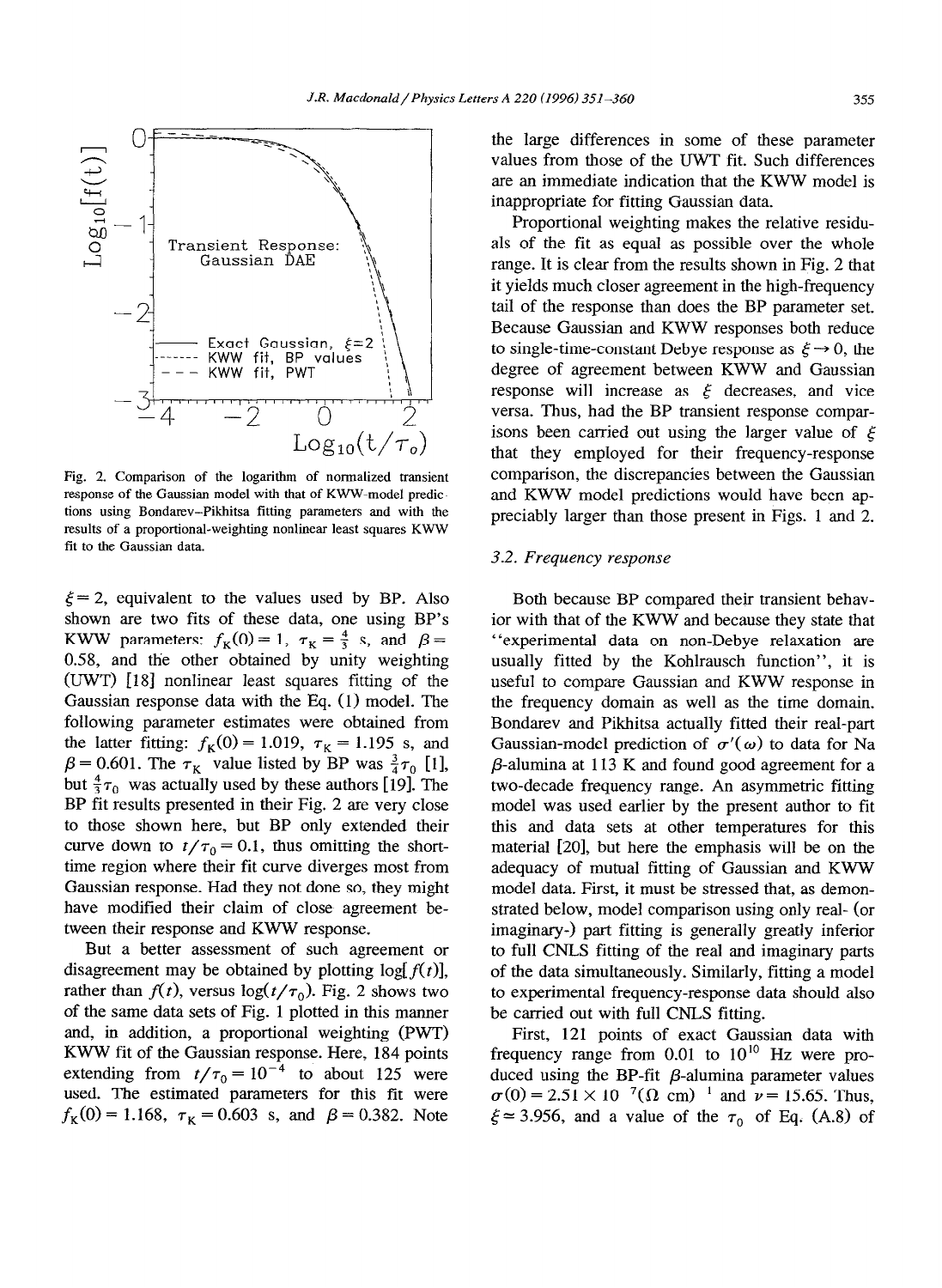

Fig. 3. Comparison of exact Gaussian-model frequency response with the results of a CNLS fit of the data with an approximate KWW response model using proportional weighting. Here and hereafter,  $\sigma_n = 1$  ( $\Omega$  cm)<sup>-1</sup> and  $f_0 = 1$  Hz.

 $10^{-4}$  s was used. Because the distribution of relaxation times for KWW response is only known exactly in closed form for  $\beta = 0.5$  [21]<sup>3</sup>, making the calculation of accurate KWW frequency response for arbitrary  $\beta$  very difficult [7,22], the above data were initially fit using an approximate KWW frequencyresponse algorithm [22] included in the LEVM CNLS fitting routine. Results for PWT CNLS fitting are presented in Fig. 3, and the parameter estimates obtained were about  $\sigma(0) = 2.96 \times 10^{-7} (\Omega \text{ cm})^{-1}$ ,  $\tau_0 = 2.36 \times 10^{-6}$  s, and  $\beta = 0.989!$  It is clear that both the real and imaginary fits are very poor. They are, however, much improved when each fit is carried out separately. Then the separate real and imaginary fit estimates of  $\beta$  were found to be about 0.47 and 0.57, respectively. None of these values are arbitrary: they represent the optimum least squares estimates for the conditions considered.

Because the approximate KWW fitting model used above becomes less accurate at low relative frequencies, it was decided to reverse the above procedure



Fig. 4. Comparison of exact  $\beta = 0.5$  KWW frequency response with the results of a CNLS fit of the data with an accurate Gaussian response model using proportional weighting.

and fit exact  $\beta = 0.5$  KWW calculated frequency response with the accurate Gaussian response model. In generating the exact KWW data, the same  $\sigma(0)$ and  $\tau_0$  values as above were used. Fig. 4 shows the



Fig. 5. Comparison of exact  $\beta = 0.5$  KWW-model,  $\sigma'(\omega)$  frequency response with the results of a CNLS fit of the data with an accurate Gaussian response model using proportional weighting. Both  $\sigma'(\omega)$  and  $\Delta \sigma(\omega) = \sigma'(\omega) - \sigma(0)$  response curves are shown.

 $3$  The lower limits of the integrals in Eqs. (9.1)–(9.4) of Ref. [21] should be  $-\infty$ , not 0.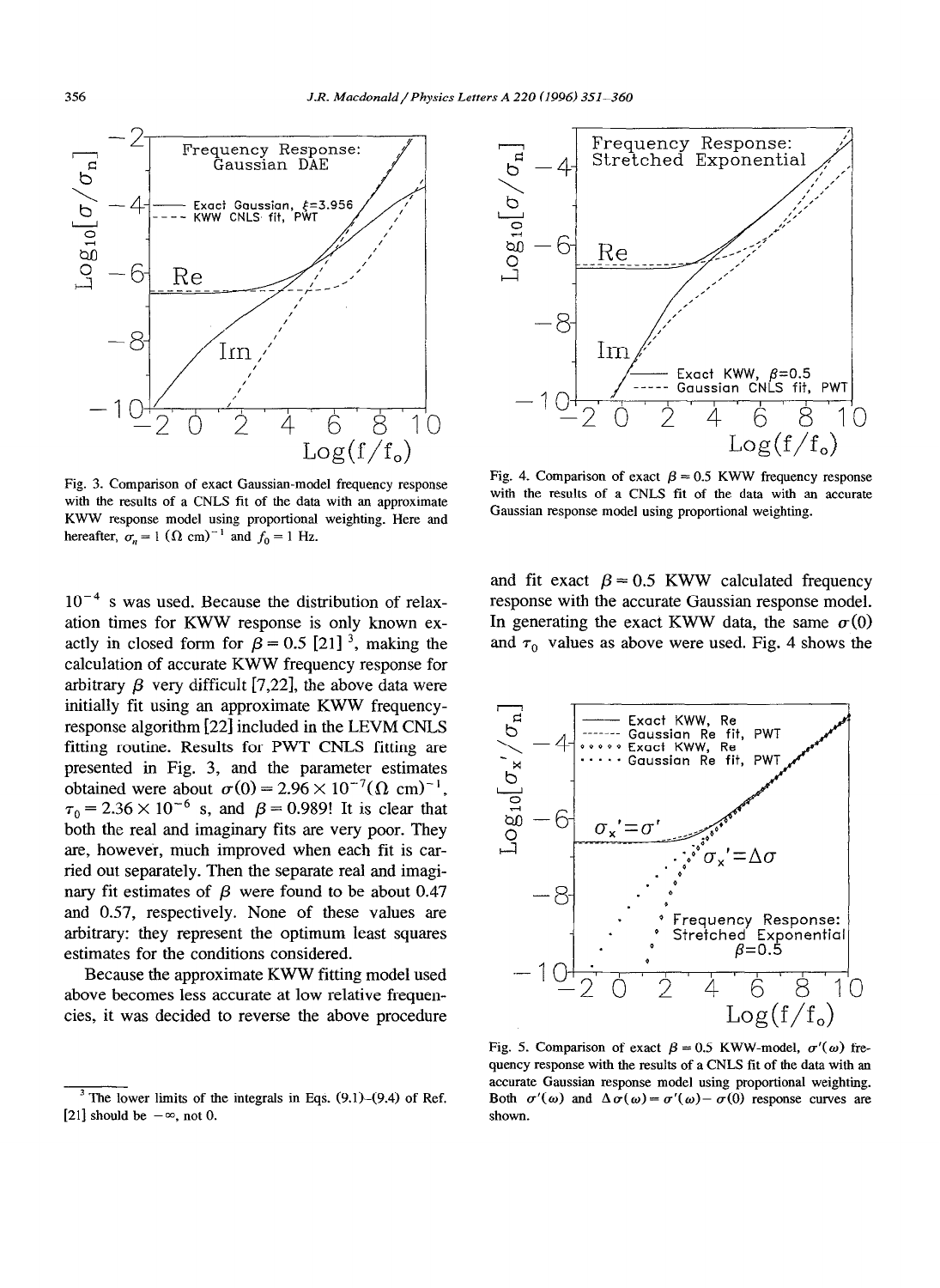

**Fig. 6. Slopes, s,** of the curves **of Fig. 5.** 

CNLS fit results: still very poor. But Fig. 5 presents the PWT fit of the real part only, an apparently good fit with parameter estimates of  $\sigma(0) = 2.31 \times$  $10^{-7}$ ( $\Omega$  cm)<sup>-1</sup>,  $\xi \approx 4.066$ , and  $\tau_0 = 1.44 \times 10^{-4}$  s. This generally good agreement between the fit and the model is comparable to that found by BP for their real-part Na  $\beta$ -alumina fit. But the present results clearly show that such agreement alone is insufficient to allow one to conclude that full Gaussian response can be well fitted by the KWW model or vice versa. Thus, the BP claim that their theory is applicable for good quantitative analysis of disordered conductors must be unequivocally rejected for those that exhibit KWW response and for most other responses, even most of those that involve symmetrical behavior.

Also shown in Fig. 5 are the exact KWW- and Gaussian-fit results for  $\Delta\sigma(\omega)$ . They make the difference between these models in the low-frequency region very clear. But it can be made even clearer by plotting the slopes of the four curves of Fig. 5 versus frequency. Accurately calculated slopes for both  $\sigma'(\omega)$  and  $\Delta \sigma(\omega)$  are presented in Fig. 6 and show that there is appreciable difference between the realpart KWW and Gaussian predictions even in the higher-frequency range. The Gaussian lowfrequency-limiting slope of  $\Delta\sigma(\omega)$  is 2 and the high-frequency-limiting slope is 0, since as BP have

shown,  $\sigma(\infty)$  is a non-infinite constant even when  $p(\infty) = 0$ . The results shown in the figure clearly demonstrate that there is no non-zero-length frequency range where s is constant for Gaussian response. But for noisy data fitted over a limited frequency range, it can, nevertheless, sometimes be difficult to distinguish Gaussian response from that with a constant slope [8].

Note that the KWW  $\Delta \sigma(\omega)$  slope properly approaches a value of 2 at low frequencies and the value of  $\beta$  (= 0.5) at the high end [2,23]. The latter response is non-physical, however, if it extends indefinitely because it would then lead to infinite conductivity in this limit [23]. It is therefore necessary to cut off the KWW distribution at some small  $\tau$ value [7]. Such a cutoff, whose effects often appear well beyond the range of usually measured frequencies, leads to a limiting high-frequency slope of 0 and thus to  $\sigma(\infty) < \infty$ . For simplicity, no cutoff effects are included herein.

It is interesting that exact Gaussian response with the above parameter values leads to the large value of  $\epsilon_C(0) = 1.4 \times 10^4$  and to  $\epsilon_C(\infty) \approx 5.7$ . Neither quantity was recognized or included in the BP work. Thus, it is important to emphasize that  $\epsilon_c(\infty)$  is an intrinsic part of CSD response and is unrelated to  $\epsilon_{D\infty}$ . In general,  $\epsilon(\infty) = \epsilon_{C}(\infty) + \epsilon_{D\infty}$  [7]. The exact  $\beta$  = 0.5 KWW model with the same parameter values used above and without cutoff leads to  $\epsilon_c(0)$  = 567 and to  $\epsilon_{\text{C}}(\infty) = 0$ . The cutoff value may be adjusted to make the KWW  $\epsilon_{\rm c}(\infty)$  comparable to the Gaussian value. No cutoff is needed for the Gaussian distribution because of the rapid decrease of its response away from the peak region. Limiting epsilon values may be calculated as in Eq. (5) from the value of  $\sigma(0)$  and the moments of the appropriate distribution when it is known. When the distribution is unknown, the averages may be determined directly using LEVM fitting [6].

The present limiting high-frequency  $s = 0.5$ KWW behavior is just an indication that even for data which are well fitted by the KWW model over an appreciable frequency range, one should not necessarily expect a low-frequency model to continue to apply as the frequency approaches phonon frequencies. In fact, Petersen and Dieterich [ 131 mention that it is a general property of lattice gas models that  $\sigma(\infty)$  must be  $\lt \infty$ . Both the Gaussian response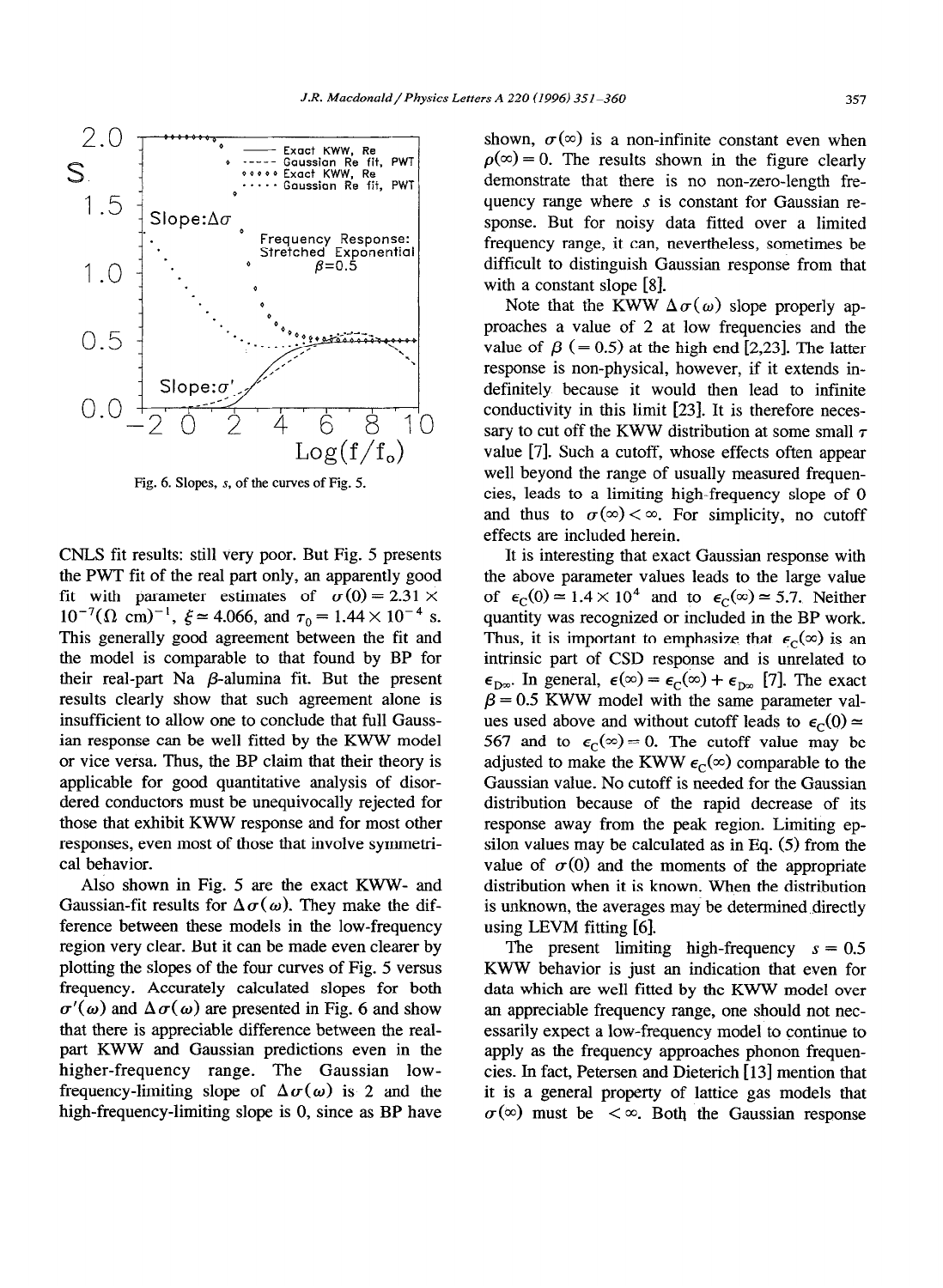model and the GBEM model satisfy this condition, as does KWW response derived from a cut off distribution [7]. A plateau in Na  $\beta$ -alumina  $\sigma'(\omega)$ response in fact appears near  $10^{10}$  Hz [24].

In order to demonstrate the differences between the basic Gaussian and KWW CSD responses alone without other perturbations, the comparisons presented in the present figures. do not include any contribution from a non-zero  $\epsilon_{\text{box}}$ . It is therefore useful to summarize what happens when such a  $\epsilon_{\text{Dn}}$ is included. To do so, a new exact KWW data set was prepared which was identical to that discussed above except that  $\epsilon_{\text{D}\infty}$  was taken as 5 rather than zero. Full CNLS fitting of these data with the Gaussian model led to worse real-part agreement than that shown in Fig. 4 but to appreciably better imaginarypart agreement. In particular, the Gaussian-fit  $\sigma''$ response exhibited the correct slope of unity at low frequencies and approached the same proper slope at high frequencies, with principal deviations appearing in the middle region. Neither full complex fitting nor imaginary-part fitting with  $\epsilon_{D\infty}$  taken as a free parameter allowed a meaningful estimate of this quantity to be obtained, however. The reason is that when fitting Gaussian response to non-Gaussian data involving  $\epsilon_{\text{D}\infty}$  the Gaussian parameters adjust themselves to yield an estimate of  $\epsilon_c(\infty)$  as close as possible to the value of  $\epsilon_{D\infty}$ . Of course, when the Gaussian model is fitted to low-noise or to appreciably noisy Gaussian data involving a non-zero  $\epsilon_{\text{box}}$ , full CNLS fitting can yield a good estimates of  $\epsilon_{\text{D}m}$ even when it is much smaller than  $\epsilon_c(\infty)$ .

#### 4. Conclusions

The Bondarev-Pikhitsa conductive-system response model is just that of a material with a simple Gaussian distribution of activation energies.

The relaxation times which appear in the BP quadrature expressions for transient and for frequency response are inconsistent; the source of the error is identified, and the inconsistency corrected.

The 'BP expression for their basic relaxation time in terms of other model' parameters is physically implausible and inappropriate; a correct, purely conductive-system expression is provided; and the distinction between mobile-charge and dipolar contributions to the total high-frequency dielectric constant, one not recognized in the BP work, is elucidated.

The BP claims that their dispersion-model treatment provides closed expressions for the "universal" response functions of disordered ionic materials "and allows one to give a complete quantitative description of a large number of experimental data on the relaxation dynamics of disordered conductors", are unjustified. Not only does the simple Gaussian distribution of the BP theory lead only to loss-response symmetric about a peak, although most conductivesystem data involve asymmetric response, but also it does not lead to power-law frequency response with a log-log slope independent of frequency over an appreciable range, the definition of universal dynamic response.

## Appendix

In this appendix, it will be shown that the BP transient and frequency response results involve a Gaussian distribution of activation energies and that the  $\tau$ 's which appear in their expressions for such response are mutually inconsistent. Thus, a correction is needed to enable their time and frequency response expressions to apply to the same material. Here, the limiting transient response as  $t \to 0$ ,  $f(0)$ , is taken as unity since we shall deal with normalized distributions.

The BP dimensionless transient response result (their Eq. (9)) may be written as

$$
f(t) = \pi^{-1/2}
$$
  
 
$$
\times \int_{-\infty}^{\infty} du \exp[-u^2 - (t/\tau_t) \exp(\xi u)],
$$
  
(A.1)

where their  $\tau$  has been replaced by  $\tau$ , and their parameter  $\nu$  by  $\xi^2$ . If  $G(\tau)$  is a normalized distribution of relaxation times involving a constant relaxation time,  $\tau_0$ , then the corresponding normalized distribution of logarithmic relaxation times,  $F(y)$ , equals  $\tau G(\tau)$ , where  $y \equiv \ln(\tau/\tau_0)$  [6-8]. The related distribution of activation energies is just  $K(E)$  $= F(y)/kT$ , and for a log-normal  $G(\tau)$ ,  $F(y)$  and  $K(E)$  are both Gaussian in form [7,8].

Since  $f(0) = 1$  for Eq. (A.1), the underlying distribution involved in it must be normalized. Now the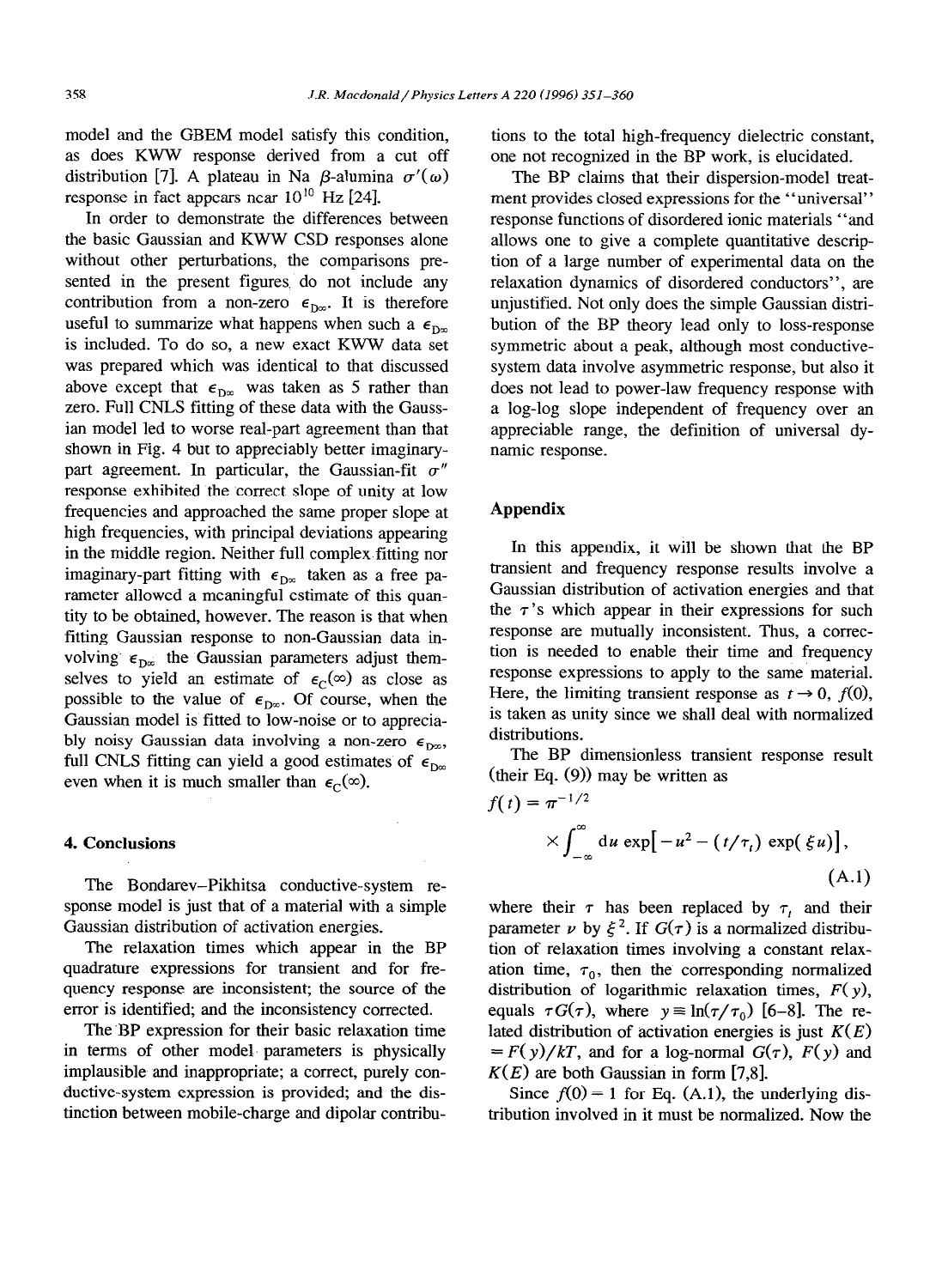general expression for the  $f(t)$  response associated with  $F(y)$  is [7,16,21,25,26]<sup>4</sup>

$$
f(t) = \int_{-\infty}^{\infty} d y F(y) \exp[-(t/\tau_0) \exp(-y)],
$$
\n(A.2)

and the normalized  $F(y)$  for the simplest zero-mean Gaussian distribution is [8]

$$
F(y) = \pi^{-1/2} \xi^{-1} \exp[-(y/\xi)^2], \quad (A.3)
$$

where  $\xi$  is the breadth parameter of the distribution. Finally, when one substitutes Eq. (A.3) into (A.2) and then makes the substitution  $u = -y/\xi$ , it follows that the result is exactly the same as that of Eq. (A.1) when  $\tau_i$  is set to  $\tau_0$ . Therefore Eq. (A.1), which BP characterized as an elegant formula, is not novel in form since it is just an expression for the transient response associated with a Gaussian distribution.

The unnormalized BP frequency response expression (their Eq. (10)) may be written at the complex resistivity level, after some rearrangement and the replacement of their i by  $-i$ , as

$$
\rho(\omega) = \pi^{-1/2}\sigma_0^{-1} \int_{-\infty}^{\infty} \frac{\mathrm{d}u \, \exp[-(u^2 + \xi u)]}{1 + \mathrm{i} \, \omega \tau_{\omega} \, \exp(-\xi u)},\tag{A.4}
$$

where the BP  $\tau$ , here that which appears in their frequency response expression, has been renamed  $\tau_{\omega}$ . It follows when  $\rho(\infty) = 0$ , as is the case here, that  $\rho(\omega)/\rho(0)$  $\equiv I(\omega)$ 

$$
= \pi^{-1/2} \int_{-\infty}^{\infty} \frac{du \, \exp\left\{-\left[u^2 + \xi u + (\xi/2)^2\right]\right\}}{1 + i \, \omega \tau_{\omega} \, \exp(-\xi u)},
$$
\n(A.5)

where  $I(\omega)$  is a normalized response function [6,7,10]. Now substitute  $-v = u + \xi/2$  in Eq. (A.5). Then

$$
I(\omega) = \pi^{-1/2}
$$
  
 
$$
\times \int_{-\infty}^{\infty} \frac{dv \exp(-v^2)}{1 + i\omega[\tau_{\omega} \exp(\xi^2/2)] \exp(\xi v)}.
$$
  
(A.6)

The general expression for  $I(\omega)$  in terms of  $F(y)$  is [6,7,16,25,26]

$$
I(\omega) = \int_{-\infty}^{\infty} \frac{dyF(y)}{1 + i\omega\tau_0 \exp(y)},
$$
 (A.7)

where the present  $\tau_0$  must be the same quantity as that appearing in Eq.  $(A.2)$  when the same  $F(y)$ distribution is used in both equations. Note that the moments of an arbitrary  $F(y)$  distribution,  $\langle (\tau/\tau_0)^n \rangle$ , may be calculated by multiplying *F(y)* in Eq. (A.7) by  $(\tau/\tau_0)^n \equiv \exp(ny)$  and setting  $\omega = 0$ . It follows that the moments of the normalized Gaussian distribution of Eq. (A.3) are, for  $n = \pm 2, \pm 1$ , and 0,  $\exp(\xi^2)$ ,  $\exp[(\xi/2)^2]$ , and 1, respectively.

Now substitute the Eq.  $(A.3)$  expression for  $F(y)$ into Eq. (A.7) and let  $v = y/\xi$ . One then obtains

$$
I(\omega) = \pi^{-1/2} \int_{-\infty}^{\infty} \frac{\mathrm{d}v \, \exp(-v^2)}{1 + \mathrm{i} \, \omega \tau_0 \, \exp(\xi v)}.
$$
 (A.8)

Comparison of Eqs. (A.6) and (A.8) shows that they are only identical when

$$
\tau_{\omega} = \tau_0 \exp(-\xi^2/2) = \tau_t \exp(-\xi^2/2). \quad (A.9)
$$

Thus, although the BP transient and frequency response results both involve a Gaussian distribution, the  $\tau$ 's present in their expressions are inconsistent except in the limiting  $\xi = 0$  case. But it is clear that in order for their results to apply to the same material it is necessary that the  $\tau_{\omega}$  of Eq. (A.4) be replaced by the Eq. (A.9) expression.

Although it is shown above that Eq. (A.8), not (A.6), is the normalized frequency response expression consistent with the transient response of Eq.  $(A.1)$ , BP did not deal with distributions and formulas such as  $(A.2)$  and  $(A.7)$ . Instead they used Fourier transforms to connect their  $f(t)$  and  $I(\omega)$  responses (see, eg., Ref. [7,21,25,26]), as in their Eq. (2). But these relations, in either Laplace or Fourier form, properly connect not  $f(t)$ , the basic transient relaxation function (often denoted as  $\phi(t)$  [26]), but essentially  $[7,25,26]$  – d $f(t)/dt$  and  $I(\omega)$ . Since it turns out that their use with the  $f(t)$  of Eq. (A.1) (with  $\tau_1$  replaced by  $\tau_0$ ), rather than with  $-df(t)/dt$ , leads to the BP Eq. (10) in the form of Eq. (A.4) (with  $\tau_{\omega}$  replaced by  $\tau_0$ ), while transformation using  $-df(t)/dt$  yields the correct Eq. (A.8) result, the source of the error in Eq.  $(A.4)$  is evident.

<sup>&</sup>lt;sup>4</sup> The  $G(\tau)$  and  $\rho(\tau)$  functions defined in Ref. [26] are equivalent to the present  $F(y)$  and  $G(\tau)$  functions, respectively.